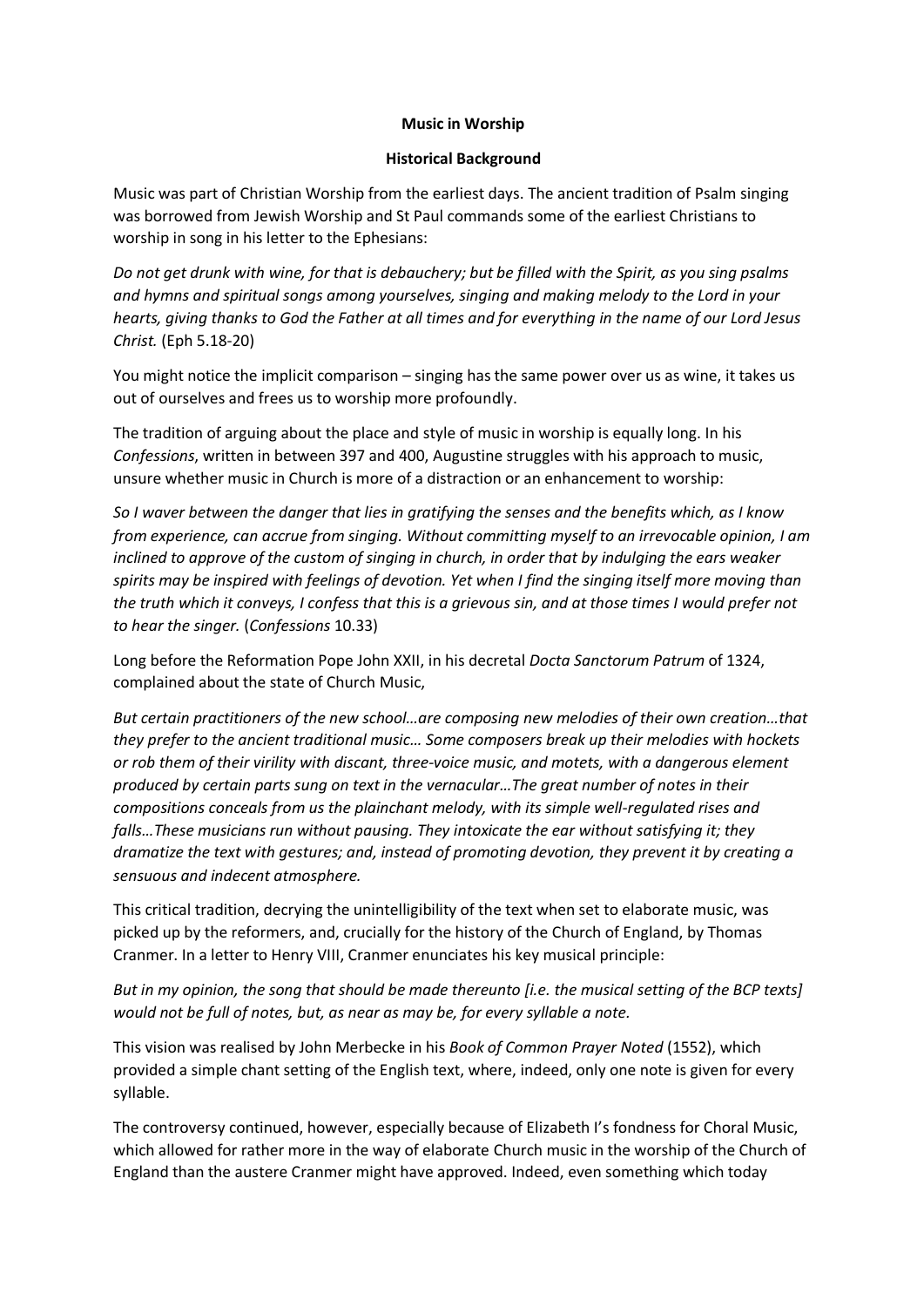seems to be the heart of Church of England worship – the singing of hymns – was hugely controversial when it was introduced, and the Revd Thomas Cotterill was taken to a Consistory Court in 1819 for allowing hymn singing in Church. The objection came from protestant-minded members of the Church of England, who were opposed to the use of any words other than those of Scripture in worship.

Unsurprisingly, many similar controversies rumble on today. Most Church of England folk think music of some form is an important element in worship, and acknowledge its power to lead us, as St Augustine said, beyond the force of the words themselves into a deeper devotion. Indeed, for many Evangelical Christians the very word "worship" itself simply *means* the singing of songs together (as in "now we will enter a time of worship"). However, what kind of music we should sing and how we should sing it is still a matter of often passionate debate, and lines that we have all heard spoken in a Church context – "this is more like a concert than a service"; "that music does nothing for me"; "that song is ok in a disco but not in a church"; "I like the tune but I can't bear those words" – all resonate with debates that have been going on for almost 2,000 years.

# **Questions:**

- What do you think the purpose of music is in the worship of your Church community?
- Does everybody in your Church agree about music, and if not, what are the debates about?
- How can knowing something about the history of Church Music help us to think about our use of music in worship today?

## **Music in Worship Today – A Practical Introduction**

A successful use of music in worship starts off with a careful consideration of your context. This may seem an odd place to start – shouldn't we start off by thinking about what pieces of music we want to use and then think about how to introduce them?

In fact, thinking about the current situation in your church first is key to making good music choices. Music is, obviously, a performing art and that means that any piece you choose is only going to be as effective as its performance. A great new song or hymn will fall flat if nobody is going to sing it well because they object to its style, or because it's too tricky for them to pick up.

So what do you need to think about? I've put a few areas to explore below and I'm looking forward to discussing them with you.

#### **Expectations**

It is always a temptation for a worship-leader, lay or ordained, to think that their role is to "teach" a congregation the right way of doing things, but we have to respect the traditions of what we have inherited, and have to be mindful of our role in allowing people to worship in ways that are powerful for them. Hymns and songs are some of the most familiar parts of worship to people, and they are understandably upset if they are changed in an insensitive way. Equally, if we only sing the same 10 hymns on a loop people will soon become bored and we are missing out on a lot of creativity. A balance is what is required.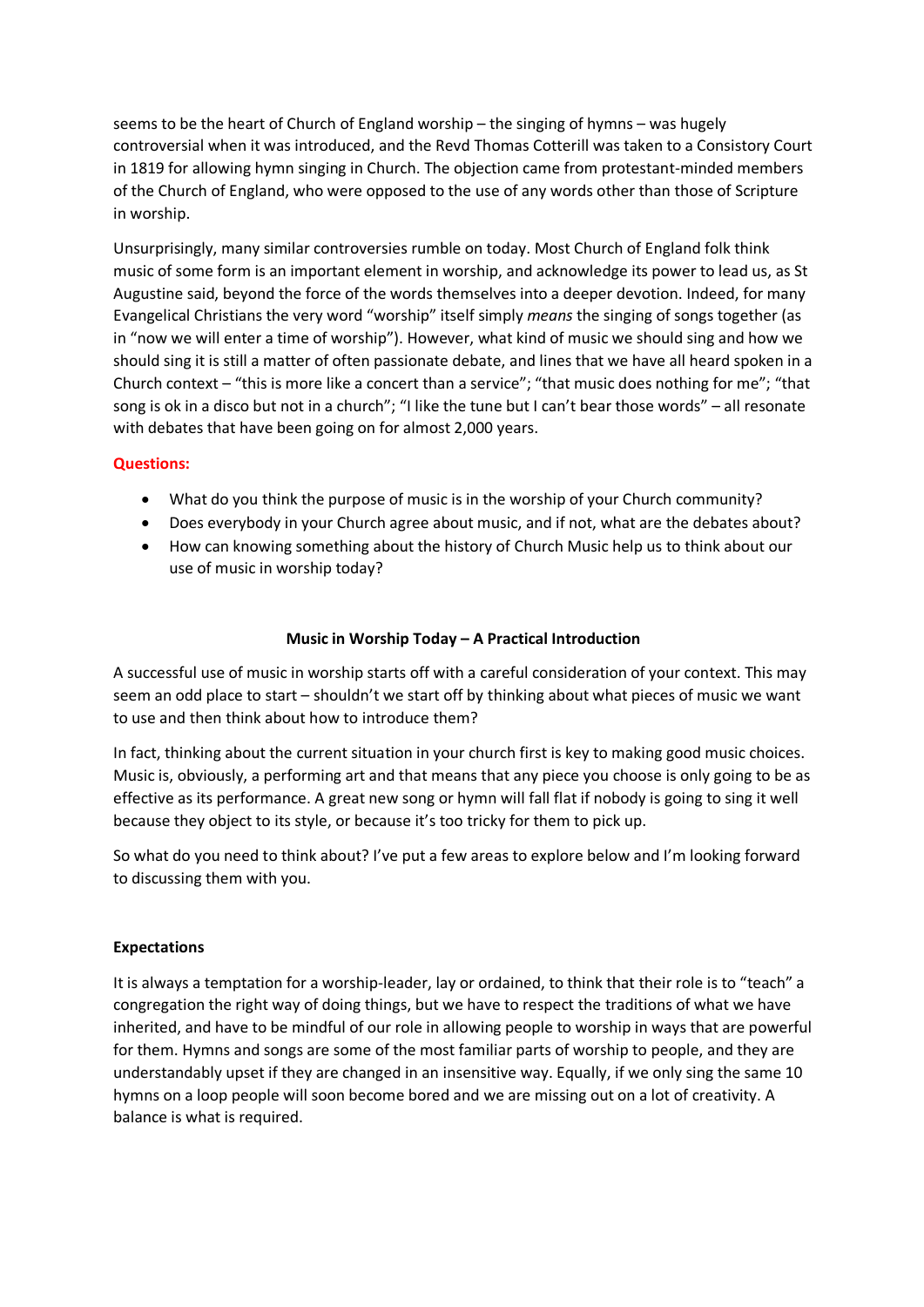## **Questions:**

- What are your congregation's musical expectations?
- Are they used to participating in all items of music, or are they used to sitting and listening?
- What kind of music is their musical "home"? Is there any appetite for variety?
- How content are you with the musical tradition of your Church?
- What part of your Church's musical tradition are you personally uncomfortable with but which you recognise is important for other people?

## **Resources**

When we start talking about musical resources, people often assume the key question is about the music leaders, or about the equipment we need. In fact, the most fundamental resource in most Church of England settings of all varieties is the congregation. Given the importance of participatory singing to Anglicans, what your congregation is like musically will determine the answer to my number one liturgical question: not *what should work?* or *what would I like to work?* but *what actually does work in my context?*

So, starting off by thinking about the congregation, the first issue to consider is what are they like at singing. Many factors will have an effect on this, and they include the size of your congregation, their age, their confidence, the presence of any keen singers in the congregation who can take a lead (or otherwise), the presence or absence of vocalists (choir, cantor, or worship leader), and the effectiveness of your musical leaders in encouraging good singing through their style of accompaniment, leadership and sometimes even congregational training.

#### **Questions:**

- What is the singing like in your congregation?
- What tends to make it better or worse?
- What might you do to improve it?
- If your congregation struggle to sing, how should that affect your music choices?
- If your congregation is really good at singing, how should that affect your music choices?

Of course, the skills of your music leaders are also crucial, and what they can do effectively should play a large part in how you make decisions about music. Unfortunately, many musical decisions are made on the basis of a notion of "how things ought to be" rather than "what works effectively". Sometimes the insistence on "how things ought to be" comes from the musicians themselves, but sometimes it comes from the community and the worship leaders, and just occasionally you have the opportunity to set some of the musicians free to be more creative and effective.

# **Consider the following scenarios:**

- Many village Church organists are actually pianists who are willing to "step in", but some struggle with aspects of Organ playing (which is a different skill to piano playing), and/or the Organ may be in bad repair. If you have a piano, could you ask them to play a piece on that occasionally e.g. during Communion? What might the issues at play be here?
- Some Churches have a Choir but it is very small and its effectiveness is questionable, what do you do about this?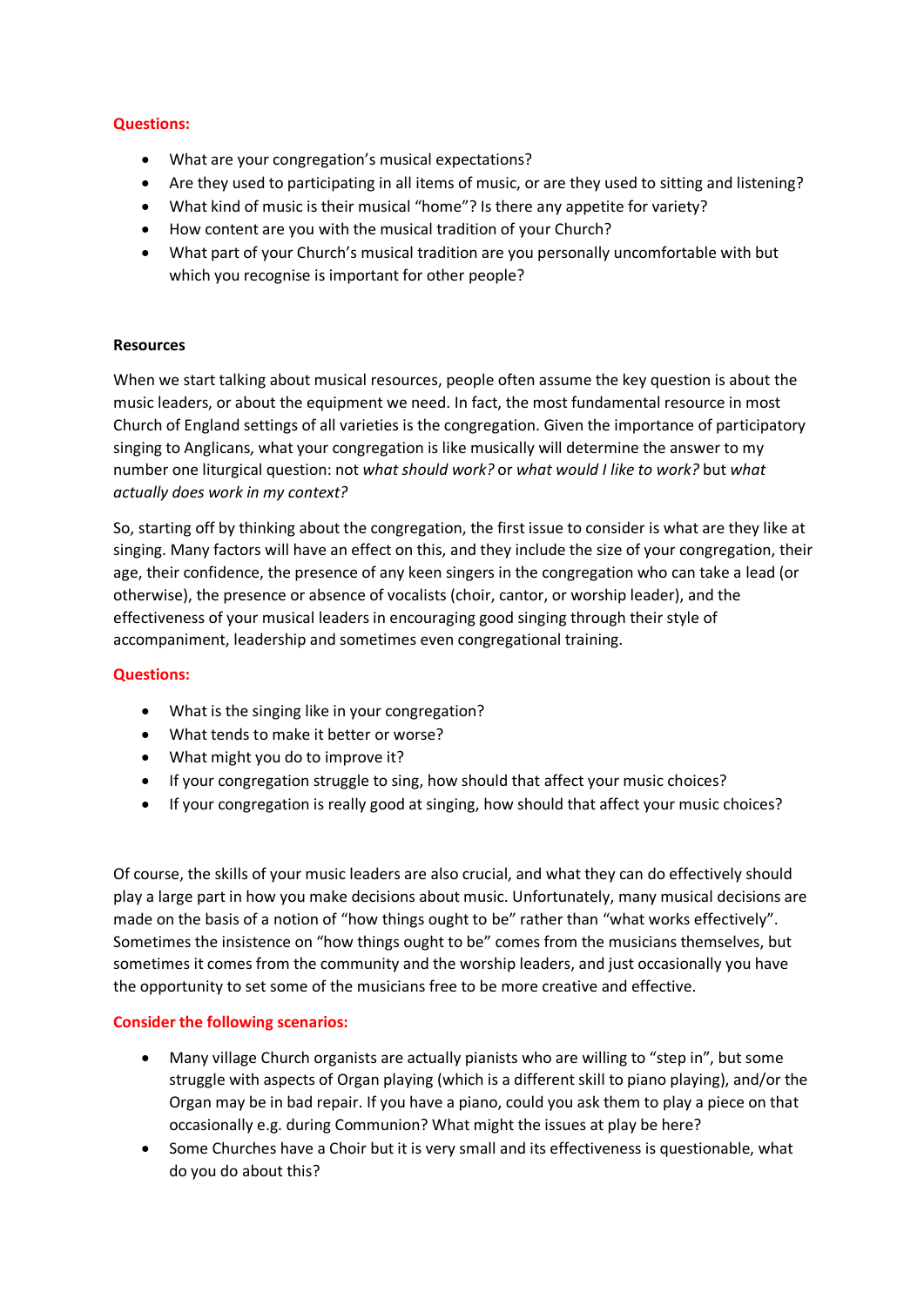- You have a really strong singer in the congregation, in fact sometimes theirs is the only voice you can hear in the hymns. What can you do to make the most of this talent?
- You have a Church with an excellent semi-professional adult worship band and a large teenage youth group. What is more important – getting the teenagers involved in musicmaking or keeping the high standard of music the band performs?
- Your excellent worship band wants to sing some new music which sounds fantastic, but it is too complex and too high for members of the congregation to join in with. What do you do?

## **Making music choices**

Finally, we're at the point when we can think about what music to choose – remember, if it's going to be effective, it has to be effectively performed in your context, which is what we've been exploring up until now. So what things should determine your music choices?

## **Familiarity and the new**

What balance do you want to strike in any particular service between "old favourites" and less familiar or new material? This will depend partly on the appetite of your congregation and the skills of your musicians and also on the particular service in question – a new song is probably more likely to be well received in a meditative Lent service than in the Candlelit Christmas Carol service.

If you do want to introduce new material think about a musical strategy for doing so, could the band/choir sing it alone one week, then all join in the next week, should there be a "practice" before the service, and should you repeat it soon to make sure it gets bedded in to the repertoire?

If you have weak singing, think carefully about what new material is likely to be picked up quickly. A manageable range, predictable tunes, repeated choruses all help the piece to get going effectively.

#### **Integration with the rest of the service**

This is the key to effective music choice. The music needs to work effectively with the liturgy to make a consistent whole. There are a variety of things to think about when making music choices that will help you to ensure the music fits effectively with the liturgy:

# *The liturgical season*

This is more important in some Church traditions than others, but music that is appropriate to the season of the service (Advent, Lent, Easter, Epiphany etc.) is one of the easiest ways to sustain the liturgical integrity of the service. This can be done by choosing hymns/songs which are specially written for a particular season (think: Forty days and forty nights; We three kings; Oh what a morning gloriously bright etc.). It can also be done by thinking of hymns that have the right "mood" for the season, even though they may be of a more general character.

One particular point to note is that traditionally the word *Alleluia* is never said or sung during Lent in any liturgical context, so check carefully the text of any hymn you pick for this season!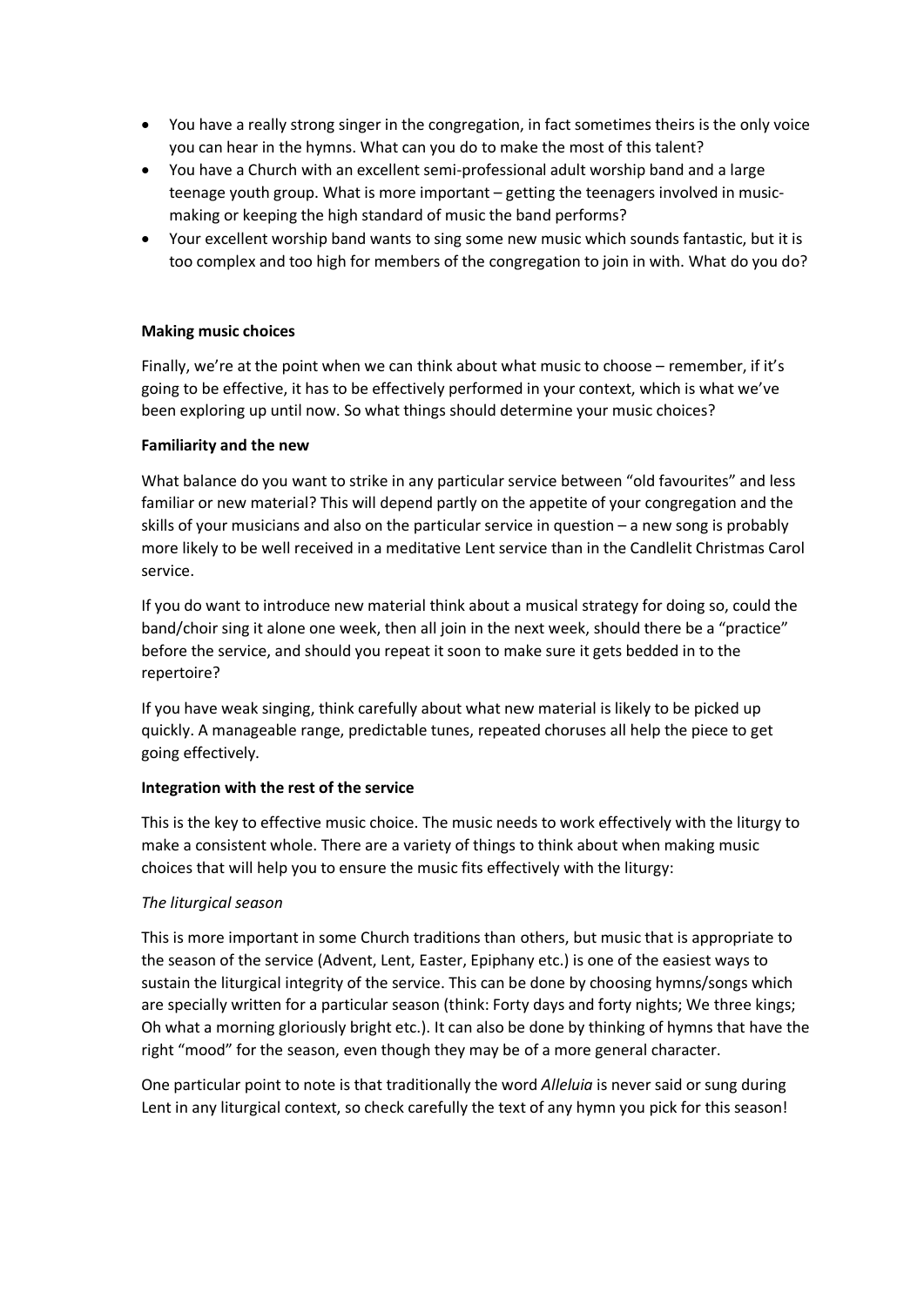### *The readings/theme*

For Churches which observe the liturgical year carefully attention to the readings is particularly important during "Ordinary time"/green Sundays/Sundays after Trinity, when there is less seasonal material to guide you. There is something of a balancing act here, however. It is good to pick songs and hymns that reference the Biblical texts used, or which pick up on their themes and extend them, but you need to be careful that this doesn't lead to too much repetitiveness in the music. A mixture of more specific and more generic music is often a good way to go.

## *The style or atmosphere of the whole service*

The style or atmosphere of the whole service also needs to be taken into account. A starchy four square hymn like *All ye who seek a comfort sure* works brilliantly at Evensong, but less well as the entrance hymn to a joyful Eucharist, an item of worship led by a praise-band, or as part of a meditative service. There is often a temptation to try and "subvert" the aesthetics of a particular type of service by putting in a different style of music on the grounds of variety/inclusion. It hardly ever works effectively as it destroys the integrity of the worship. If you want to explore a different tradition of worship it needs to be done in a way that's more thought out, where every part of the liturgy works together.

## *What help is there?*

Most hymn books and worship song collections have excellent indexes, get to know the back of your hymn book well! Some of them give suggestions for each Sunday of the year which are very helpful, at least as a starting point. For those of you who subscribe to *Church Music Quarterly* (or whose Church does), the RSCM magazine, there is an excellent supplement that comes out in every edition called "Sunday by Sunday" which gives a huge range of appropriate music (hymns, worship songs, anthems, Taize chants, even organ voluntaries) which is more than you will ever need. But nothing beats getting to know the repertoire yourself and spending some time thinking about it.

# **Trajectory within the service**

When considering choosing music, you also need to think of the shape of the whole service. Every service has a trajectory. A common one is loud-soft-loud/joy-reflection-joy or however you want to put it. But sometimes you might want darkness > light, or thanksgiving > poignancy or something like that. The music needs to fit with this. A common "mistake", for instance, is to put down a hymn like *Alleluia! Sing to Jesus* as the hymn during communion because it is listed in the section "Holy Communion" in many hymn books. This does not work very effectively for two reasons (i) a reflective atmosphere is spoilt by a loud hymn, (ii) the moving about etc. during communion means that not everyone can sing together at one time, so the force of the hymn is lost. Think carefully about the "mood" of each section of the service when making your choices. Get the hymn/song right and it will create the mood for you, get it wrong and it can destroy the moment.

#### **Questions:**

- Do you agree with this approach to choosing music?
- What other things have I missed that you think about when making your choices?